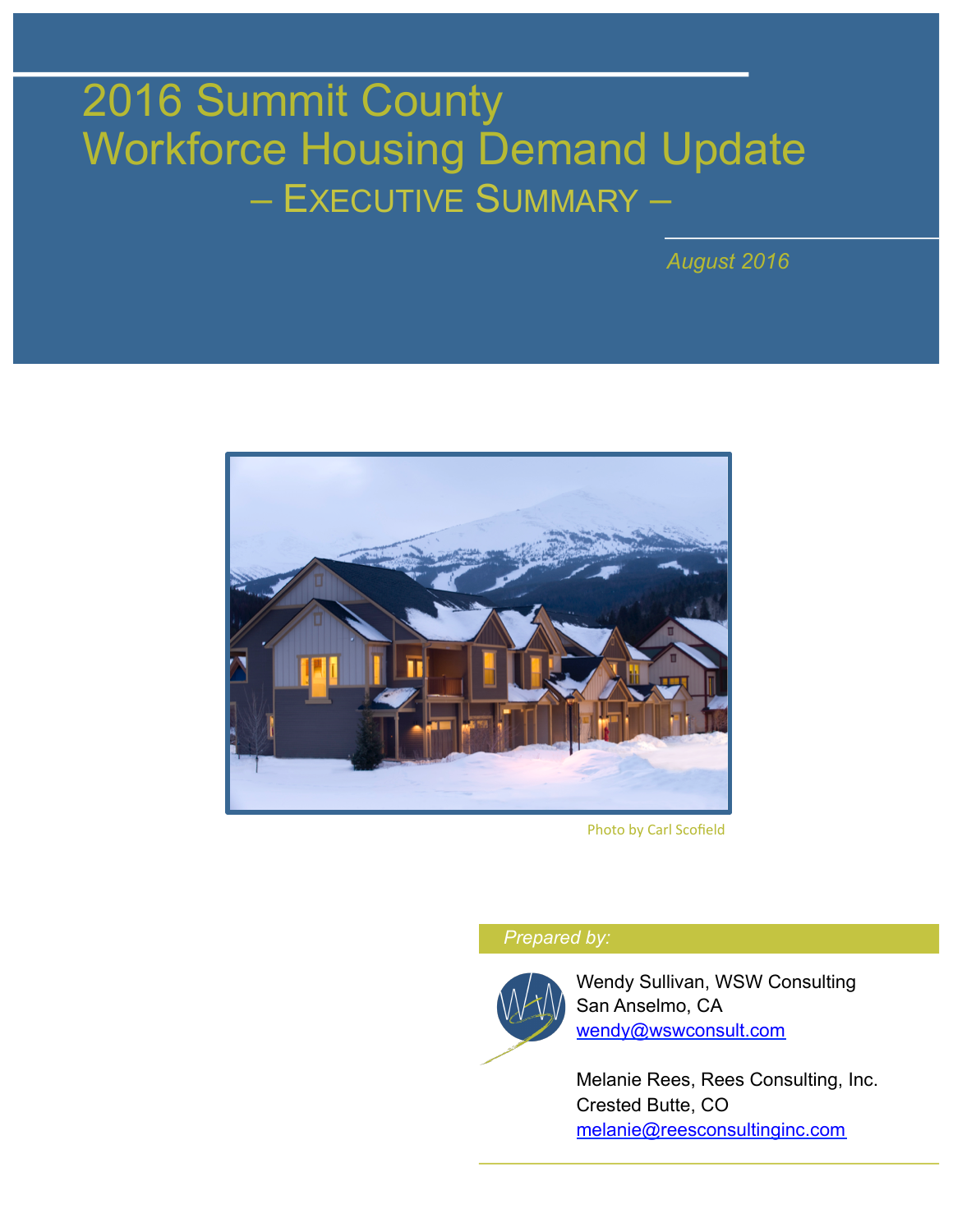## **Executive Summary**

This executive summary presents the primary findings from the 2016 Summit County Housing Demand Update. The main report can be referenced for more detail.

The 2016 Summit County Housing Demand Update updates the workforce housing needs estimated in the 2013 Summit County Housing Needs Assessment. The study identifies by basin:

- How many ownership and rental housing units are needed to house the Summit County workforce presently and through 2020; and
- Which AMI levels should be targeted by affordable workforce units.

As in the 2013 study, workforce housing need estimates are estimated based on *average annual employment* and do not represent peak season needs for seasonal workers residing in the area for only a few months during the year.

### Housing Market Changes

All trends since the 2013 Housing Needs Assessment point to decreased affordability of homes for the workforce and a scarce supply of housing.

Housing has increased in price:

- The average sale price of homes has increased an average of 3.8% per year since 2012. Single family homes sold in 2015 averaged over \$800,000 and condominiums averaged about \$400,000.
- Market homes are now mostly priced for households earning over 150% AMI, compared to 120% AMI in 2012.
- Rents increased at least 10% in 2015 alone. The average rent of homes available at the end of the ski season this year (\$1,898) was affordable for a household earning over 110% AMI. In 2013, market rents were affordable at about 80% AMI.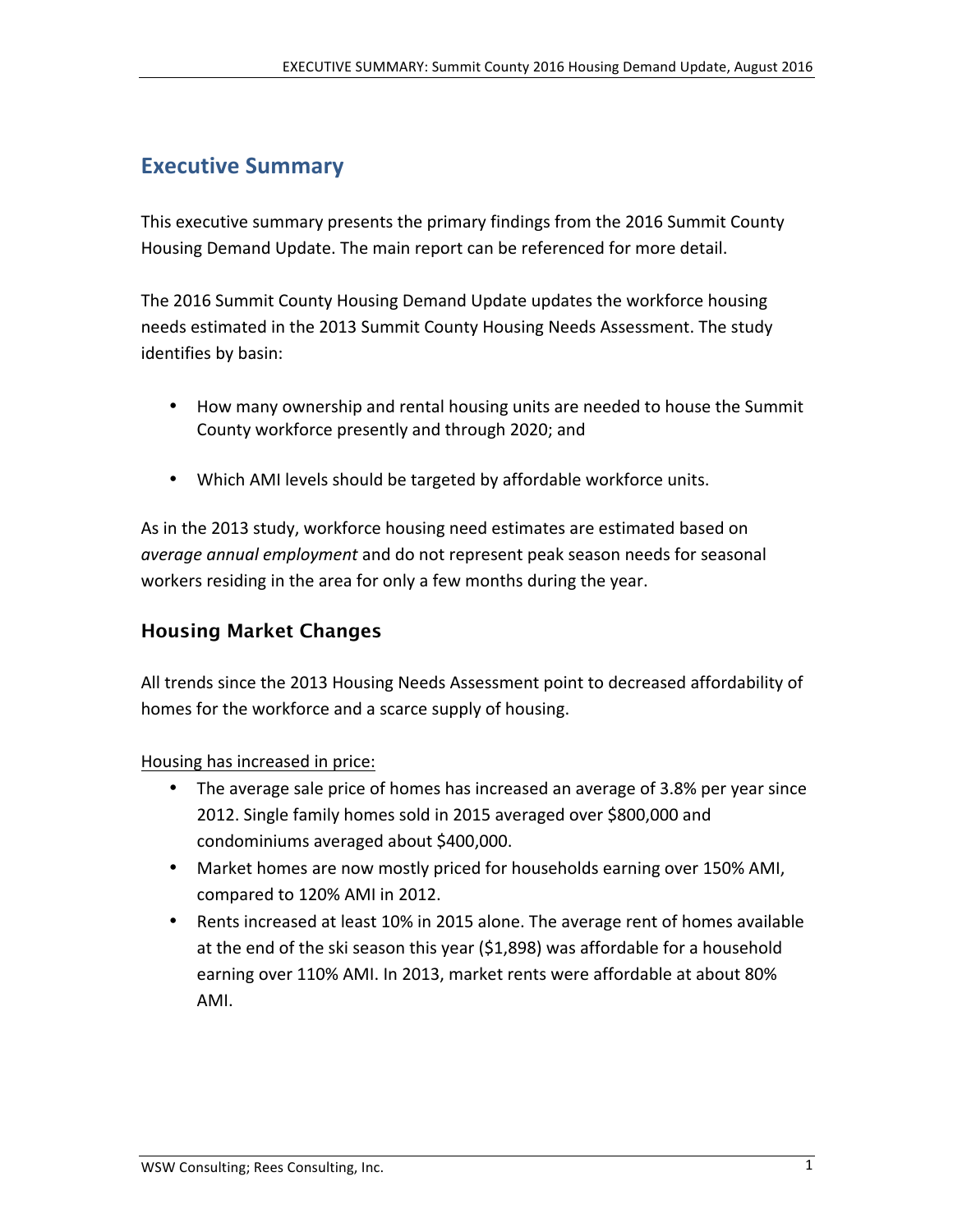Housing supply has decreased:

- The inventory of homes currently for sale is 60% lower than in January 2013.
- Inventory is particularly low for homes priced under  $$400,000$  (150% AMI), comprising just over a 1-month supply based on sales volumes in 2015.
- Rental vacancy rates were below 2% in 2012 and have since decreased.

Some households that could afford market-rate homes in 2012 no longer can:

- A household earning 100% AMI could afford to pay \$317,000 for a home in 2012 compared to  $$271,300$  today. This is due to:
	- $\circ$  A slight rise in interest rates since 2012. A 0.5% rise in interest rate decreases the affordable purchase price for a household by about 5%.
	- $\circ$  A decline in the HUD-calculated Area Median Income (AMI) for Summit County in 2016 (\$82,300) compared to 2012 (\$89,800).

## Economy

Trends in the economy show continued job growth and very low unemployment, making it increasingly difficult to fill jobs with local workers.

Job growth is slower than predicted in 2012, but still significant:

- It was estimated in the 2013 housing study that between 2,140 and 3,600 jobs would be added between 2012 and 2016. Based on revised State Demographer estimates, new jobs added fell near the mid-point of this range (2,755 new jobs).
- Jobs are projected to grow at a more modest pace in the county through 2020 adding about 1,800 jobs.

### Unemployment is very low:

The unemployment rate fell to 2.25% from 6% in 2012. Because locals are now mostly employed, most new jobs created in 2016 through 2020 will need to be filled by workers from outside of Summit County who move into the area or commute.

## Number of Units Needed

About 1,685 units housing about 3,035 employees<sup>1</sup> need to be built or preserved for the local workforce that the market will not provide through 2020. This number represents:

<sup>!!!!!!!!!!!!!!!!!!!!!!!!!!!!!!!!!!!!!!!!!!!!!!!!!!!!!!!</sup> <sup>1</sup> These(are(employees(needed(to(fill(new(average(year\round(jobs(and(not(peak(seasonal(jobs.(Housing(for( these employees need to accommodate a variety of household sizes, types and preferences. The 2013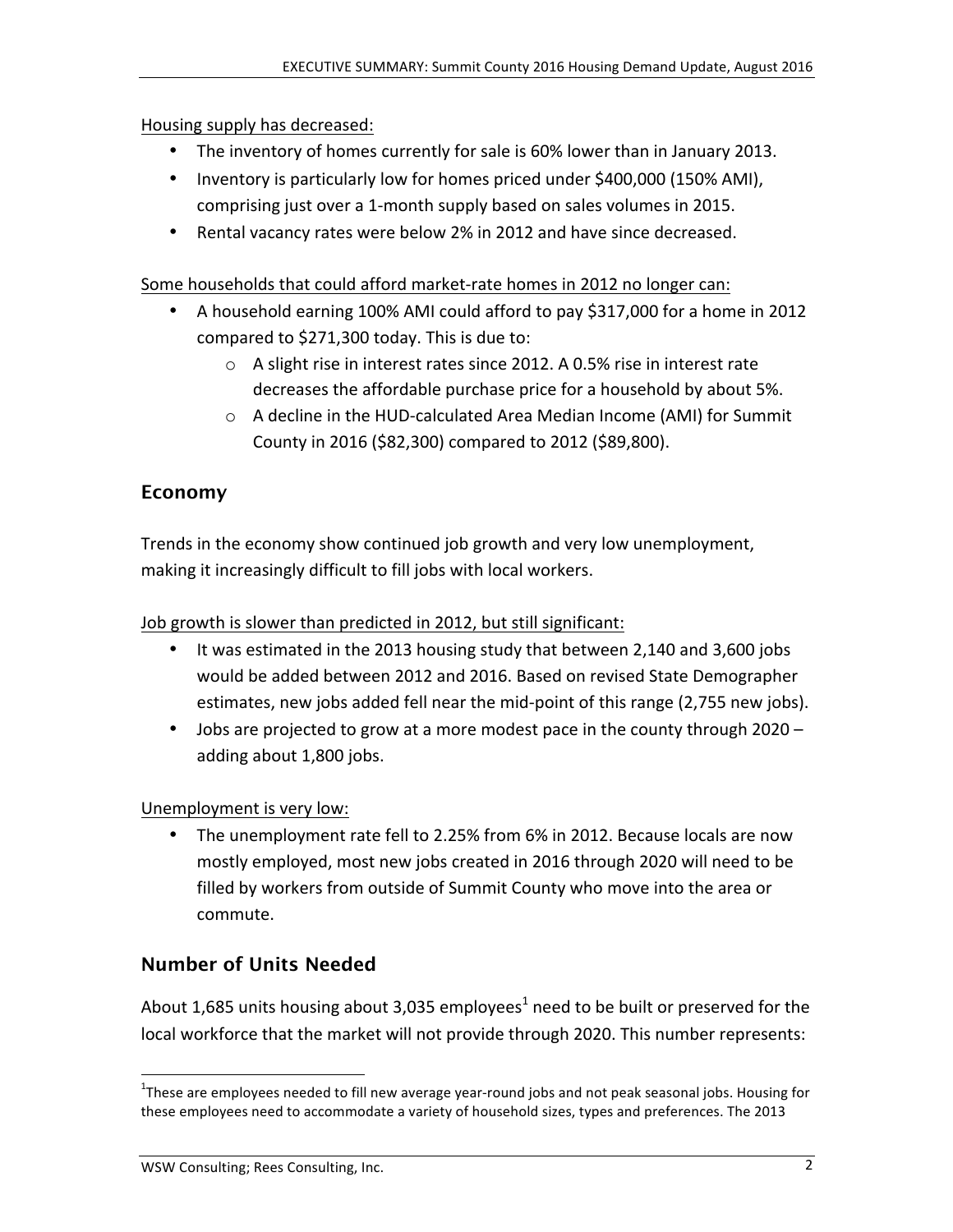- The number of housing units needed to catch up to workforce housing needs from 2012 to 2016 (660 units), as updated from the 2013 Housing Needs Assessment. This includes estimates of total housing needs in 2012 through 2016 based on updated job growth estimates and other factors (1,048 units) minus the number of workforce housing units priced under 120% AMI that have been constructed or approved since 2012 and that are pending construction by 2020 (389 workforce housing units); plus
- The projected number of units that will be needed by 2020 to keep up with job growth, retiring employees and loss of homes to second homeowners (1,025 units), utilizing the same assumptions from the 2013 study, where applicable.

|                                      | <b>Summit</b> | Lower       | <b>Snake</b> | <b>Ten</b>  | <b>Upper</b> |
|--------------------------------------|---------------|-------------|--------------|-------------|--------------|
|                                      | County        | <b>Blue</b> | <b>River</b> | <b>Mile</b> | <b>Blue</b>  |
| 2012-2016 Total Needs*               | 1,048         | 180         | 175          | 310         | 380          |
| Units Built/Approved (2012 to 2016+) | 389           | 67          | 5            | 61          | 256          |
|                                      |               |             |              |             |              |
| Catch-Up (2016)                      | 660           | 115         | 170          | 250         | 125          |
| Keep-Up (2016-2020)                  | 1,025         | 175         | 170          | 310         | 375          |
| <b>Total Workforce Housing Needs</b> |               |             |              |             |              |
| (2016 to 2020)                       | 1,685         | 290         | 335          | 560         | 500          |
|                                      |               |             |              |             |              |
| Average # of Employees per Household | 1.8           | 1.8         | 1.8          | 1.8         | 1.8          |
| # of Employees Housed (2016 to 2020) | 3,035         | 520         | 605          | 1,010       | 900          |

#### **Workforce)Housing)Needs)Through)2020: Summit)County**

Note: Differences are due to rounding.

\*Updated from the 2013 Housing Needs Assessment. Reflects revised job growth estimates and spans a four-year timeframe.

The distribution of workforce housing units needed by ownership and rental, AMI affordability and location used the same assumptions as the 2013 Housing Needs Assessment, with one change. Because market prices of homes and rents have increased since 2012, workforce housing provided through 2020 should now include rentals up to 100% AMI (about \$1,700 for a 2+-person household) and ownership up to 150% AMI (about \$400,000).

Summit County Housing Needs Assessment provides more detail on the types of homes needed by these workers. See in particular Section 4 (What Employees Want – Design and Pricing of Workforce Housing) and Section 8 (Type).

!!!!!!!!!!!!!!!!!!!!!!!!!!!!!!!!!!!!!!!!!!!!!!!!!!!!!!!!!!!!!!!!!!!!!!!!!!!!!!!!!!!!!!!!!!!!!!!!!!!!!!!!!!!!!!!!!!!!!!!!!!!!!!!!!!!!!!!!!!!!!!!!!!!!!!!!!!!!!!!!!!!!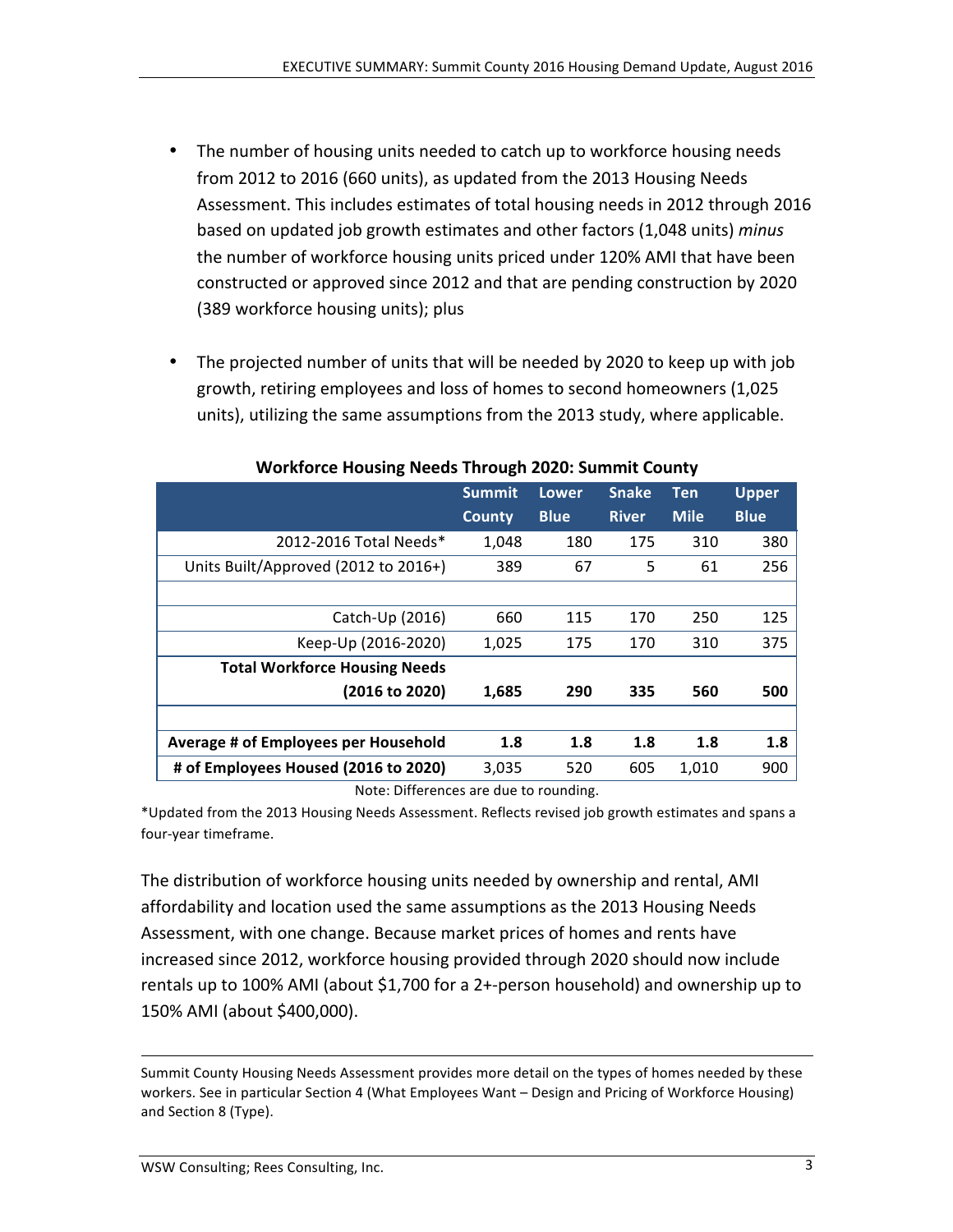|                  | <b>Summit</b> | <b>Lower</b> | <b>Snake</b> | <b>Ten</b>  | <b>Upper</b> |
|------------------|---------------|--------------|--------------|-------------|--------------|
|                  | <b>County</b> | <b>Blue</b>  | <b>River</b> | <b>Mile</b> | <b>Blue</b>  |
| <b>OWNERSHIP</b> |               |              |              |             |              |
| <=60% AMI        | 227           | 51           | 37           | 64          | 75           |
| 60.1-80%         | 99            | 29           | 21           | 23          | 27           |
| 80.1-100%        | 194           | 57           | 41           | 45          | 50           |
| 100.1-120%       | 185           | 50           | 36           | 45          | 53           |
| 120.1-150%       | 76            | 17           | 12           | 21          | 26           |
| <b>TOTAL</b>     | 780           | 205          | 145          | 200         | 230          |
| <b>RENTALS</b>   |               |              |              |             |              |
| <=60% AMI        | 593           | 39           | 128          | 242         | 185          |
| 60.1-80%         | 130           | 25           | 29           | 62          | 14           |
| 80.1-100%        | 182           | 24           | 30           | 57          | 70           |
| <b>TOTAL</b>     | 905           | 85           | 185          | 360         | 270          |
| <b>TOTAL Gap</b> | 1,685         | 290          | 335          | 560         | 500          |

#### Workforce Housing Gap by Own/Rent and AMI by Basin: **Summit County, 2016 to 2020**

Note: Differences are due to rounding.

By constructing 1,685 more workforce housing units for employees filling new jobs, this will allow Summit County to address both current housing needs and keep up with annual average job growth through 2020. Just as in the 2013 needs assessment.<sup>2</sup> this includes:

- Addressing the deficiency in below-market rental and ownership housing for residents. This does not address the need for seasonal worker housing during peak periods;
- Housing the 5% to 10% of in-commuters that would prefer to move to Summit County;
- Housing employees hired to replace retiring workers;
- Replacing the loss of resident-owned homes that have been sold to second homeowners. This does not include making up for the loss of long-term rentals to the short-term rental market due to the current lack of information to estimate this loss;

<sup>&</sup>lt;sup>2</sup> Section 7 Workforce Housing Catch Up and 5-Year Keep Up Needs of the 2013 Summit County Workforce Housing Needs Assessment can be referenced for more detail.